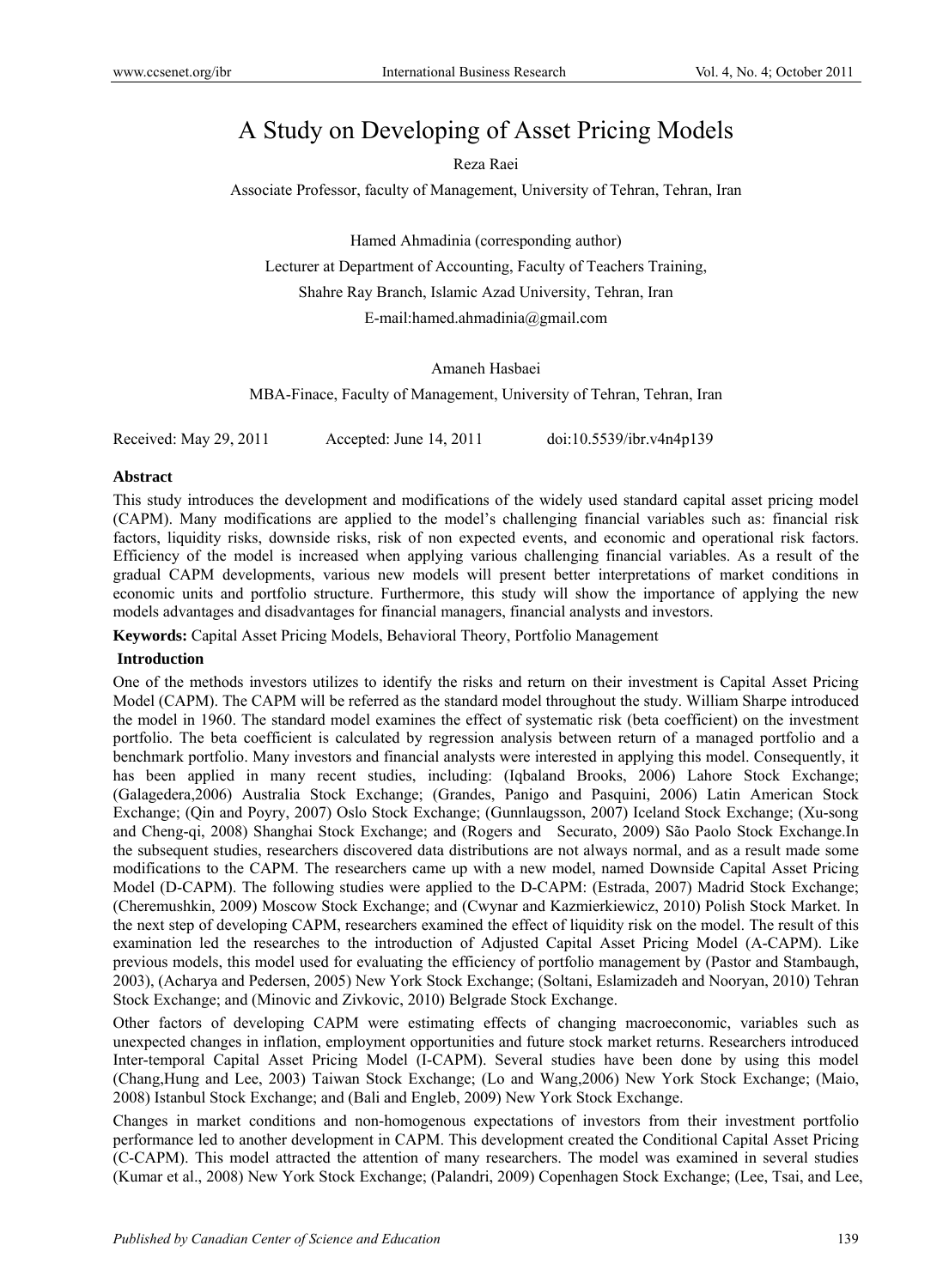2009), (Adrian and Franzoni, 2009) and (Guermat and Freeman, 2010) New York Stock Exchange. Another important development took place in CAPM when researchers were paying attention to the impact of financial, operational, combined and economic leverages in efficiency of portfolio management. In this regard, a comprehensive model considering the impact of these factors on portfolio management was developed. Therefore, the Revised Capital Asset Pricing Model (R-CAPM) was presented. This model was examined in the following studies: (Rahnamay Roodposhti, Nikomaram and Amirhosseini, 2009), (Amirhosseini, Rahnamay Roodposhti and Khosroyani, 2010) and, (Rahnamay Roodposhti and Amirhosseini, 2010) Tehran Stock Exchange.

One of the other factors playing a key role in applying CAPM is the total consumption cost in investment. The new model presented in this case is the Consumption Capital Asset Pricing Model (Co-CAPM). The efficiency of this model was examined by: (Garcia Renault and Semenov,2005) New York Stock Exchange; (Monnin, 2007) New York, Tokyo, London and Swiss Stock Exchanges; and (Panopoulou and Kalyvitis, 2007) Athens Stock Exchange.Recently, researchers have been interested in evaluating the impact of expected and unexpected return on the investment portfolio. In this respect, it should be noticed researchers have a long way for designing a comprehensive model. However, this model known as Reward Capital Asset Pricing Model (R-CAPM) studied by (Bornholt, 2006) New York Stock Exchange and (Rogers and Securato,2007) Sao Palo Stock Exchange.

The latest modification on CAPM is changing managers' perspective from financial factors to behavioral factors that have influence on portfolio performance. Even though, the process of this trend is obvious in all financial models. Behavioral Assets Pricing Model (B-P) is the result of these developments. This model with the aim of investor in acquisition portfolios, divides his investment portfolio into the different segments, including income, value, blend and growth. The following studies was conducted on the B-P model (Hirshleifer, 2001); (Statman, 2003); and (Adams, Mullins & Thornton, 2007) in Norway.

In the following sections, we will present more detail and discuss the advantages and disadvantages of each model.

## **Standard Capital Asset Pricing Model (CAPM):**

In 1950 Markowitz, introduced the modern portfolio theory and discussed the relationship between expected rate of return and risk. After that, William Sharpe introduced the standard capital asset pricing model (CAPM). According to William Sharpe aims and applications, some assumptions are associated with this model. However, before mentioning them, we must pay attention to utilization of this model as follows:

Determine a theoretically expected required rate of return of an asset and employing it for discounting securities

Analysis and illustration of capital structure

Determining the expected rate of return and evaluating effects of market risk factors and unit risk factors on the expected rate of return

The standard model assumes that market behavior is symmetrical. Thus the risk the investor takes should be proportional to the gains of expected returns of investment. As it shown in Figure 1:

The capital asset pricing model is a price regression model with the following equation:

 $K_i = R_f + \beta (R_m - R_f)$ 

 $Rf$  = the risk-free rate of interest such as interest arising from government bonds

 $\beta$ = the sensitivity of the expected excess asset returns to the expected excess market returns

Rm-Rf = risk premium

The Beta (β) is the most important factor in this model, because it identified and compared expected rate of return with the actual rate of return for a managed portfolio. Beta coefficient determined the sensitivity of the expected excess return of assets toward the market expected excess return. Based on Sharpe's model it can be obtained from the following equation:

$$
\beta = \frac{Cov(r_i - r_m)}{Var(r_m)}
$$

CAPM enables us to estimate investment risk and expected rate of return. The starting point of this model is the risk-free rate of return. Since investors expect a reward for their risk-taking, rewards are also added to the risk-free rate of return. This additional obtained reward that Sharpe named "beta" is equal with market risk premium. Beta is the unit of measurement for systematic risk of stock. Actually, the beta measures the sensitivity of stock return variance to market return variance. Black, Jensen and Scholes, in 1972 by empirical tests on the CAPM using the stock pricing procedure in companies listed in the New York Stock Exchange from 1931 to 1965 proved there is a liner relationship between stock portfolio return and its beta, supporting the above equation.

*Criticism of the capital asset pricing model:*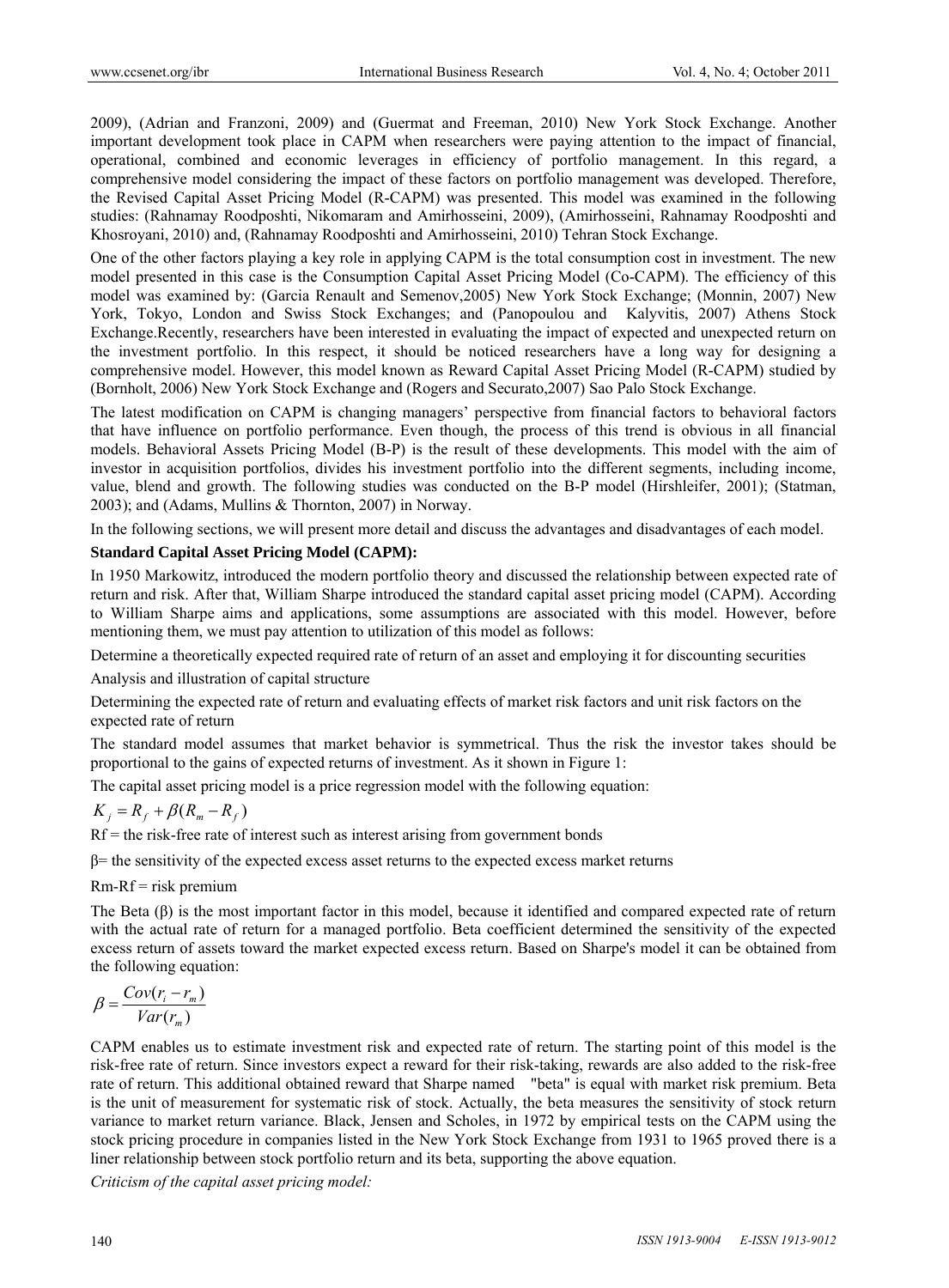From the early 1980's, the efficiency of CAPM has been criticized. For instance, (Reilly and Brown, 2000) raised questions about the stability of beta and the linear relationship between return and return rate of assets. Table 1 briefly mentioned some of these criticisms.

One of the most important studies done by (Fama and French, 1992) summarized the findings of previous empirical studies and relying on Fama-Macbeth cross-sectional regression method. Fama and French examined the relations among beta variables, contribution measures, and book value to market price ratio, financial leverage, and interest to the expected stock return price ratio in US capital market. The results indicated that systematic risk (beta) was not able to identify all the stock return variations during (1963-1990). Among variables they studied in their research only two variables, including company size and book value to the market price ratio can provide a better determination for the stock return average variance. According to Fama and French, firm size and book value to the market value ratio are related to the systematic pattern of growth and profitability. They are potentially major sources of risk in return. These two mentioned variables were known in most studies as two specific market indictors that raise questions about the model. These findings diminished the credence of this model, and a new wave was formed in the development field of financial theories with the aim of explaining the causes of these special consequences.

#### **2. Downside Capital Asset Pricing Model (D-CAPM):**

Researchers realized that in a situation in which return distributions is not normal, we encounter the risk of having lower return than expected return, which is logically employed in capital evaluation. Markowitz in 1959 defined semi-variance and standard deviation as appropriate criteria for choosing a portfolio. D-CAPM is the confirmed model than the CAPM in which return distributions of lower or higher than the symmetry border is taken into account. The framework of this model is introduced by (Hogan and Warren, 1974), (Bawa and Lindenberg, 1977) and (Harlow and Rao,1989). Later, Estrada modifies D-CAPM in 2002. Estrada identified that this model does not meet diversification purposes, and also it is not compatible with the portfolio theory. Additionally, he believed that in an asymmetric market, the capital asset pricing model and the downside asset pricing model could respectively provide 38% and 55% correct estimations of the expected rate of return. Although measuring semi-variance is completely useful and correct, but the formula introduced for calculating covariance contains some statistical errors. Thus, it cannot present the actual dependency between two assets. This measure does not present high return rates of one asset to cover reductive return rate of other assets, for a specific portfolio.

Simulations show that if the assets have positive and complete correlation with expected returns in the capital asset pricing model, then the probability of error is zero. Otherwise, if the assets have negative and complete correlation with expected returns in the capital asset pricing model, then the probability of error is unlimited. Finally, if the assets have zero correlations with expected returns in the capital asset pricing model, then the probability of error is completely important. Therefore, this algorithm does not present reliable estimations. Consequently, this situation is observing reduced beta for a criterion that has the error, and is unsuitable for diversifying a portfolio or determining its semi-variance (Cheremushkin, 2009). However, this model has validity to explain cross-sectional returns in low level performance and new markets (below normal return distribution).

The CAPM is based on some assumptions such as every investor receives returns in proportion to the level of risk he takes. This assumption shows that this model must be applied to a symmetric market. If the conditions of a market change and investors do not receive returns in proportion to the risk they take, the market risk premium becomes negative. Therefore, this is the reason for introducing the D-CAPM that is applicable in the asymmetric markets. In 1970's, financial experts focused on the concept of negative risk. The first study in this field was conducted by Levy in 1974. After Levy others including Warren introduced a model similar to CAPM. In order to explain this model, we must refer to some financial assumptions: expected return of shareholders is obtained by adding up the share-out return to the increase in stock price; in a capital structure an economic enterprise existence of debt affects the risk level induced by shareholders; whereby, the shareholders are faced with the business risk only. Thus, expected return is equal to the risk-free rate of return, plus the business risk premium and the financial risk premium. This is shown in Figure 2:

Therefore, in order to calculate beta in this model the following formula will be used:

$$
\beta^D = \frac{SemiCov(R_i, R_m)}{Semi-Var(R_m)}
$$

In this regard, Nikoomaram in 2010 compared the two widely used pricing models, CAPM and D-CAPM, in the automobile manufacturing industry to suggest a more suitable model that can be used to estimate the expected return rate in such industries. The comparison was made through defining four hypotheses each focusing on the risk premium correlation rate as an independent variable with the expected return in the two models, CAPM traditional beta and D-CAPM downside beta. The expected return rate of the two models and finally the deviation rate of the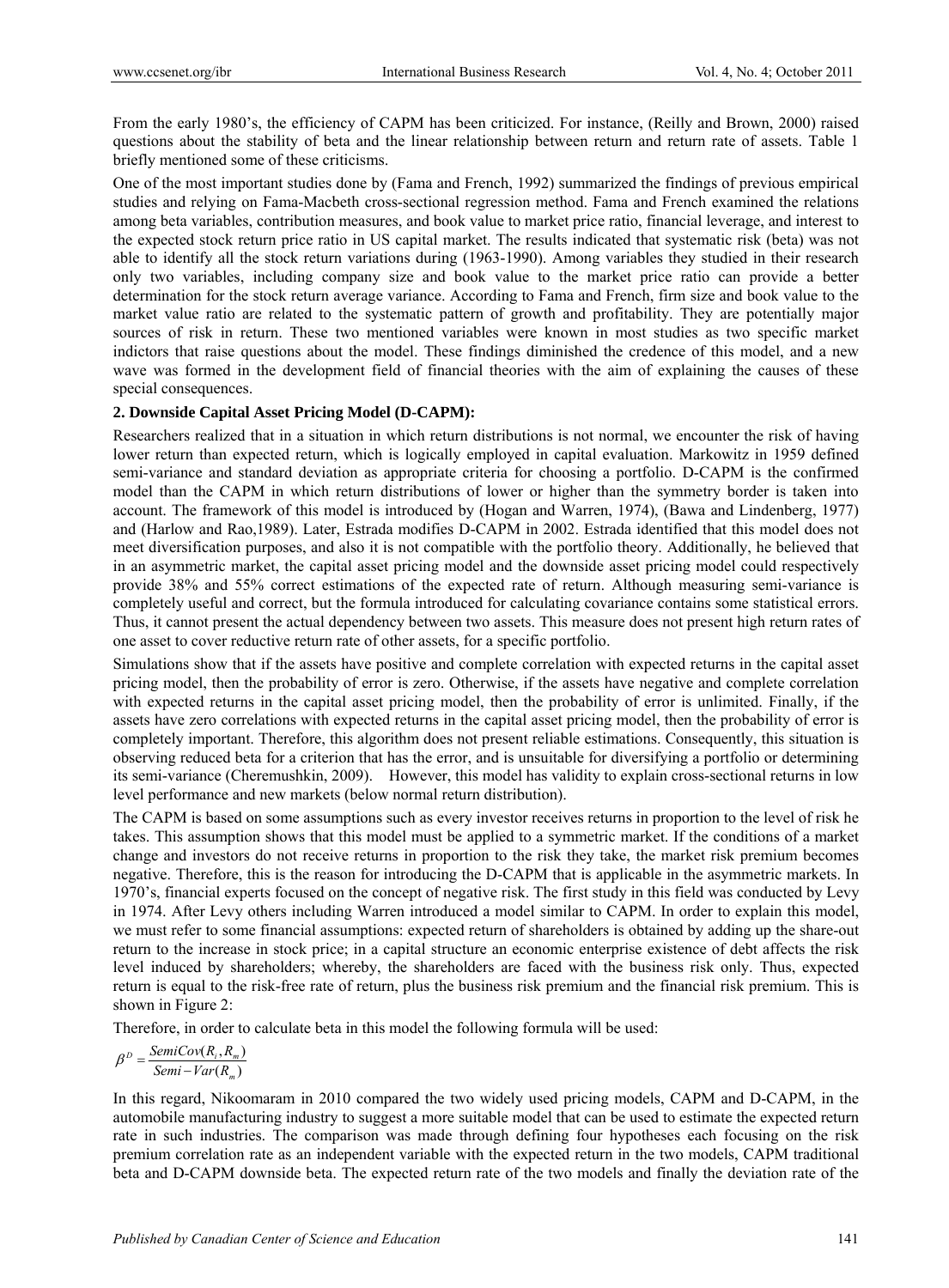expected return from the predicted return in both models. Results of his study indicated the superiority of D-CAPM over CAPM to determine the expected return rate in automobile manufacturing companies.

## **Adjusted Capital Asset Pricing Model (A-CAPM):**

Researchers such as (Amihud and Mendelson, 1989), (Pastor and Stambaugh, 2003) and (Acharya & Pedersen, 2005) discussed the importance of the liquidity risk factor on CAPM. They adjusted the standard model of Sharpe with considering the impact of liquidity risk on it, and they predicted expected returns in this situation. This model considers securities liquidity risk and market liquidity risk. In A-CAPM, the beta is obtained from the following equation:

$$
\beta^A = \frac{Cov[(r_i - c_i)(r_m - c_m)]}{Var(r_m - C_m)}
$$

 $c_n$  = Security liquidity Risk *mc* = Market liquidity Risk *market*  $m_n$  = Market liquidity Risk

Security liquidity risk is obtained from the following equation:

$$
C_m = \sum_{i} \left(\frac{V_i}{r_i}\right)^2
$$

 $V_i$  = Trading volume (number of shares traded)  $V_i$  = Desired share of trading days

on the market

And market liquidity risk is obtained from the following equation:

$$
C_m = \sum \big(\frac{r_m}{r_m}\big)
$$

 $V_m$  = Total trading days on the market *market m*<sup>*m*</sup> = Total market turnover

#### *Effect of Liquidity on Capital Asset Pricing Model*

As we mentioned in standard CAPM, under the hypothesis of capital market efficiency, return of assets is associated with covariance between the return on asset levels for each asset and market. Market risk premium is determined as follows:

$$
E(r_i) = E(R_f) + \beta_i [E(r_m - R_f)]
$$

If  $r_i$  and  $r_m$  are equal then expected return of assets and expected return of market, the systematic risk is calculated as follows:

$$
\beta_i = \frac{Cov(r_i, r_M)}{\sigma^2(r_M)}
$$

In this situation, there is a stable relationship between stocks return and market return even though we used net return instead of gross return in the formula (Acharya & Pedersen, 2005). Thus the above equation can be rewritten as follows:

$$
E(r_i) = E(R_f + c_i) + \beta [E(r_m - C_M - R_f)]
$$

 $c_i$  = Non-cash expenses desired assets  $c_M$  = Non-cash expenses in the market

In this situation, systematic risk is calculated as follows:

$$
\beta_i = \frac{Cov(r_i - c_i, r_M - c_M)}{\sigma^2(r_M - c_M)}
$$

If we mixed these two equations together, the expected equation to be expressed is as follows:

$$
E(r_i) = E(R_f + c_i) + \lambda Cos(r_i - c_i, r_m - c_M)
$$

In this equation,  $(\lambda)$  is expected return against accepting the market risk and non-cash expenses as follows:

$$
\lambda = \frac{[E(r_M - c_M - R_f)]}{\sigma^2(r_M - c_M)}
$$

(Acharya & Pedersen, 2005) identified that non-cash risks can be divided into three parts as follows: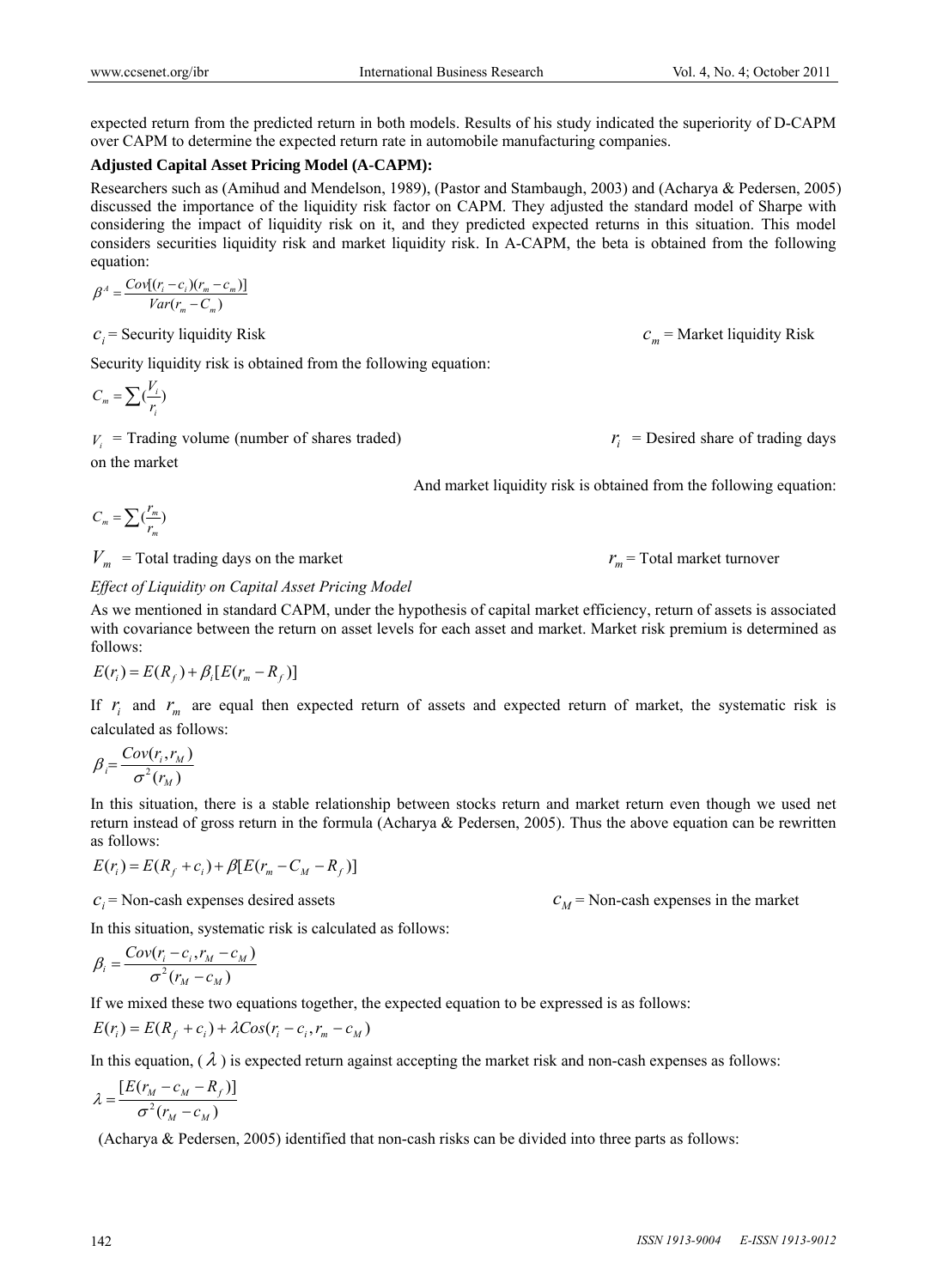Covariance of liquidity in asset level and market level: It occurs as a consequence of increasing return due to lack of liquidity in market and desired assets. The reason for this problem can be identify as lack of sufficient ability in the market for cash bonds.

Covariance of asset returns and impact of non-liquidity at the market level: It is observed there is a negative relationship between the covariance return of securities and liquidity of market. This matter was studied by (Holmstrom and Tirole, 2000) and (Lustig, 2001).

Covariance of asset liquidity and market return: This effect is due to the investors having less tolerance for accepting a lower expected return for securities on the falling market. Therefore, while the market is currently going down, the investors' wealth is falling down and the ability to sell is identified as a valuable matter.

Hence, in a situation where the stock return is decreasing an investor is expecting a reduced return. One of the problems of using a modified model based on the liquidity is determining a suitable input data for this model. Typically, directly calculating the net return is impossible. Since, the net return depends on the term held investments and the current economic situation. Previous studies identified the gross return and liquidity costs as effective factors on the effect of liquidity of the return. As discussed in the above equations the market debt can be traced. In this situation, systematic risk is calculated as follows:

$$
\beta^* = \beta \frac{S}{S + D(1 - t)}
$$

## **Inter-temporal Capital Asset Pricing Model (I-CAPM):**

The alternative model, I-CAPM introduced by Merton, in 1973, is a linear factor model with wealth and status variables that forecasts changes in the distribution of returns and future income. Investors used this model for solving the long-term decisions while they were facing an uncertain situation. The main difference between standard CAPM and I-CAPM is misstating variables. In fact, investors tried to avoid the negative effects of these variables in situations of the bear and bull in the market. Merton said investors act based on current and upcoming market conditions to cover their risk. Therefore, when investors want to decide about their investments, they should consider variables such as inflation, employment opportunities and future stock market returns.

The I-CAPM could have many applications. (Chang, Hung and Lee, 2003) used this model for evaluating the ability of choosing optimal portfolio and assessment exist capabilities in the timing ability on an investment portfolio. The results of their study indicated based on careful planning and scheduling when was the best time to invest. Classifying for making their investment asset allocations has a positive ability on market timing. They can detect market opportunities at the right time and by using these opportunities make the maximum profit for their shareholders.

Paulo Maio in 2008 used this model to evaluate three factors, future cash flow perspective, equity and the prospects of the bonds future perspectives. His research results showed that the I-CAPM predicted better conditions of future investment portfolio than the Fama and French three factor model. Unlike, the Fama and French model, this model can estimate unusual trends facing the risk premium. In addition, recent studies have expressed remarkable results about I-CAPM. The impact of changing in risk and return in the New York Stock Exchange, according to the average of Dow Jones Industrial index was investigated by (Bali and Engle, 2009).

## **Conditional Capital Asset Pricing Model (C-CAPM):**

The main difference between C-CAPM and standard CAPM is in variables such as possible changes and challenges in investment performance that investors consider valuable and important in some of their financial transactions for preventing bankruptcy. This model expressed that not all investors have similar expectations and the main reason for this matter is changing in market conditions. (Hansen and Richard, 1978) introduced C-CAPM as a general model for unconditional capital asset pricing model. C-CAPM assumed that all investors have the same conditional expectations for their assets return. In this case, we cannot use standard CAPM to predict the market conditions. This relationship is shown in figure 3:

In this model beta is obtained from the following equation:

$$
\beta = \frac{Var(r_M)}{Cov(r_i, r_M)}
$$

The model is based on the following assumptions:

Investors always want to earn higher return than the risk involved in their investments.

Investors can change available stocks in their investment portfolio according to their expectations since these stocks don't need any diversifications.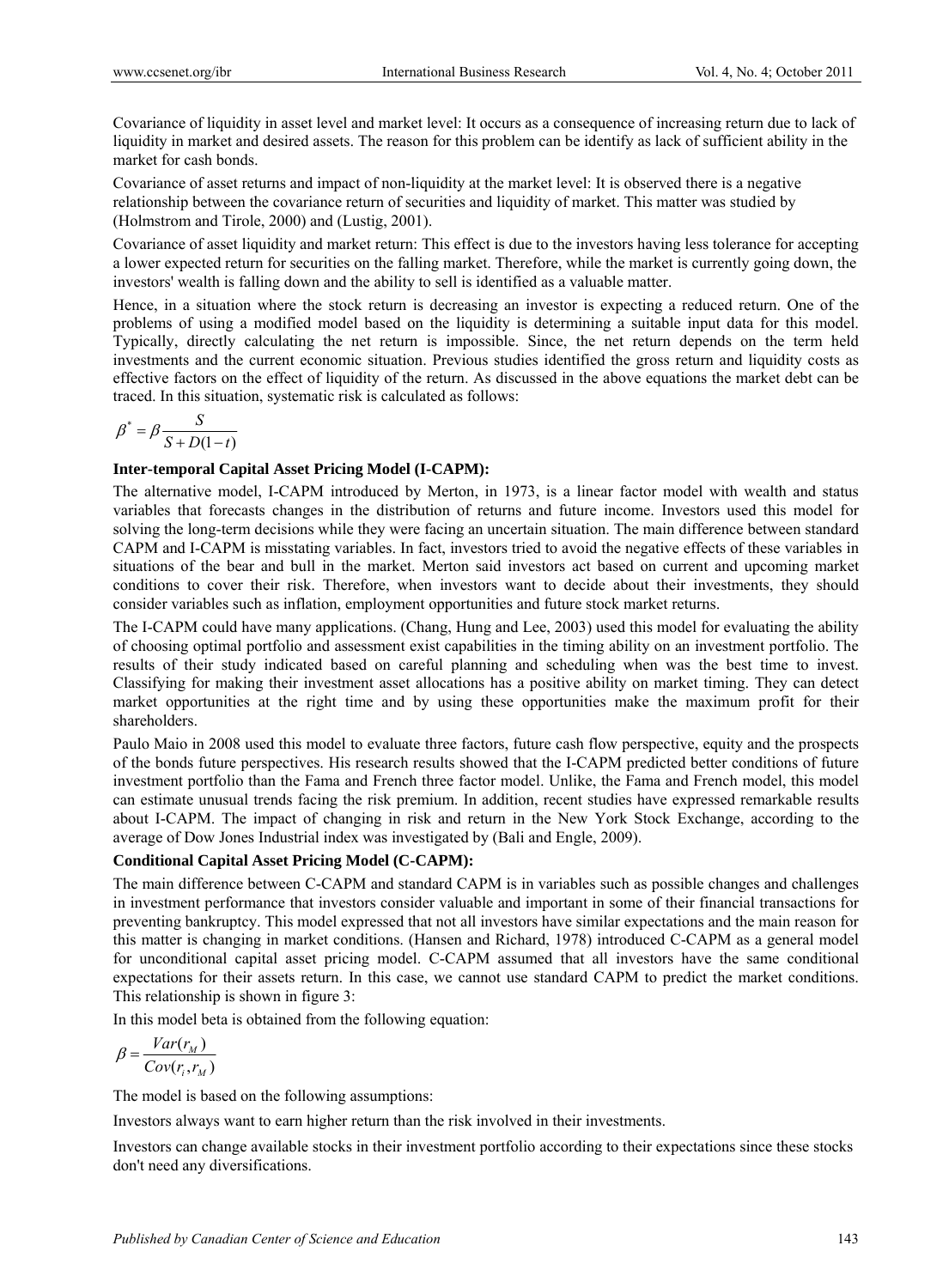Capital asset pricing model is not without error.

(Filho, Garcia and Imoniana, 2009) tested the C-CAPM borrowing a leaf from (Jagannathan and Wang, 1996) using macroeconomics and financial variables from the Brazilian, German and Argentinean markets. Furthermore, their approach compared such results with the American figures. The results of their study indicated there is evidence that the C-CAPM of the North American market is perfectly applicable to the Brazilian, Argentinean and German markets (Jagannathan and Wang, 1996).

## **Revised Capital Asset Pricing Model (R-CAPM):**

(Hawawini and Viallet, 1999) considered financial risk as the relationship between earning after taxes and earning before interest and taxes, and operational risk as the relation between EBIT and sales. The R-CAPM is composed of these components of risk for evaluating expected return of portfolio. The figure 4 is considered for better realizing these relations:

Assumptions considered in R-CAPM are operational, financial, and combined economic leverages. The relationship between these leverages is as follows:

Operational Leverage: Operational leverage is a measure of how revenue growth translates into growth in operating income. It is a measure of leverage and how risky (Volatile) is a company's operating income. Operating leverage presented relationships between changing operating income related to changes in net sales (Brigham and Eugene, 1995) as follows:

$$
DOL = \frac{\Delta EBIT}{\Delta Q}
$$

 $\triangle EBIT$  = Earning before interest and tax  $\triangle O$  = Changes in sales volume

Financial Leverage: Financial leverage refers to the use of debt to acquire additional assets. Financial leverage is also known as trading on equity (Weston and Eugene, 1969) as follows:

$$
DFL = \frac{\Delta EPS}{\Delta EBIT}
$$

 $\triangle EPS$  = Changes in earning per share  $\triangle EBIT$  = Earning before interest and tax

Combined Leverage: Combined leverage is the ratio that summarizes the combined effect of the degree of operating leverage and the degree of financial leverage on earnings per share (EPS) given a particular change in sales. This ratio can be used to help determine the most optimal level of financial and operating leverage to use in any firm (Brigham, 1995) as follows:

$$
DCL = \frac{\Delta EPS}{\Delta Q}
$$

 $\triangle EPS$  = Changes in earning per share  $\triangle O$  = Changes in sales volume

Economic Leverage: (Griffin and Dugan, 2003: 179–189) considered multiple dimensions of systematic risk defined by Hawawini and Viallet empirically represented the economic risk construction through the use of the term and degree of economic leverage (DEL). They define DEL as a percentage change in firm's sales resulting from a unit percentage change attributable to an exogenous disturbance, so:

$$
DOL = \frac{\Delta Q}{\Delta Z}
$$

 $\Delta Q$  = Changes in sales volume  $\Delta Z$  = Economic shocks or changes in economic variables

Finally, the revised asset pricing model is as follows:

$$
K_j = R_f + \beta^R (R_m - R_f)
$$

The beta coefficient is derived from the following formula:

$$
\beta^{R}or\beta_{i}=(DEI)(DFL)(DOL)\beta_{i}^{o}
$$

And beta-zero can be expressed as follows: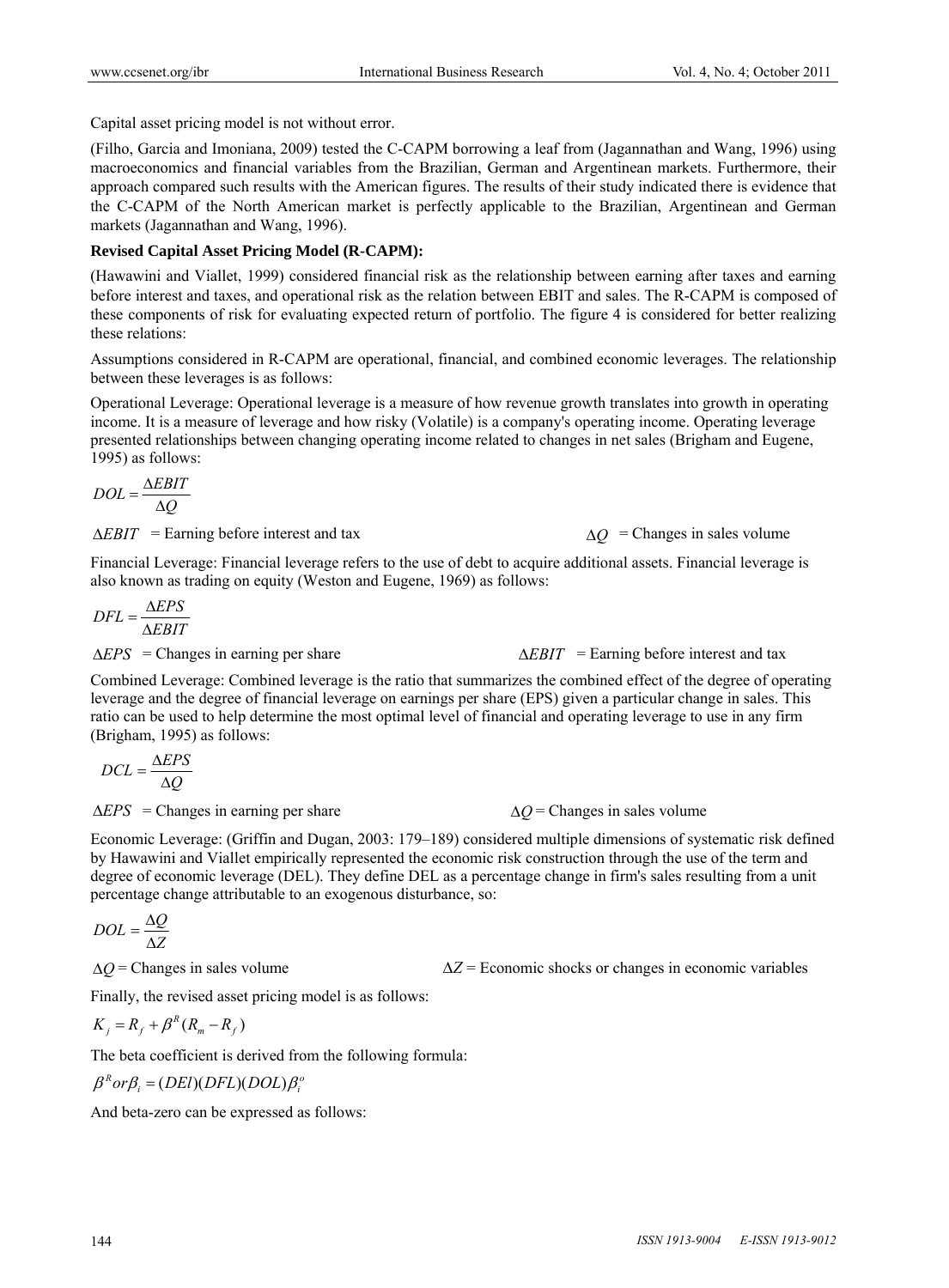$$
\beta_j^o = \frac{Cov[(\frac{\pi_j, t-1}{Z_j, t-1})(\frac{Z_j, t}{E_j, t-1})\hat{R}_m, t]}{\delta_m^2, t}
$$

Whereas,

| $\pi_i$ , $t-1$ = earnings after interest and taxes | $Z_i$ , $t-1$ = current period financial cost                      |
|-----------------------------------------------------|--------------------------------------------------------------------|
| $Z_i$ , $t =$ next period financial cost            | $E_i$ , $t-1$ = current period market value or net worth of market |
| share                                               |                                                                    |
| $\hat{R}_m$ , $t =$ next period market value        | $\delta_{m}^{2}$ , t = next period market index variance           |

Therefore, R-CAPM used the total risk (systematic risk and non-systematic risk) for evaluation. The results of research by (Rahnamay Roodposhti, Nikomaram and Amirhosseini, 2009) and (Amirhosseini, Rahnamay Roodposhti and Khosroyani, 2010) in Tehran Stock Exchange showed that the R-CAPM has better performance for predicting and identifying expected return and risk for investment portfolio than standard CAPM. In one of the recent analyses done in connection with the performance of this model, (Rahnamay Roodposhti and Amirhosseini, 2010) tested efficiency of R-CAPM compared with Fama and French three factor model. The results of their study identified that the R-CAPM is more efficient than Fama and French model.

## **7. Consumption Capital Asset Pricing Mode (Co-CAPM):**

Robert Lucas in 1978 and Douglas Breeden in 1979 Nobel Prize winners in economics are the founders of the consumption capital asset pricing model (Co-CAPM) between 1978 and 1979.The Co-CAPM is an extension of the standard CAPM. Co-CAPM is the best theoretical model, but it can help make sense in the variation of the financial asset returns over time. And in some cases, its results can be more credible than those achieved through the CAPM.

In the Co-CAPM, risky assets create uncertainty in an investor's wealth and consumption. What an investor spends is uncertain as a consequence of investment decision in a risky market. In the CAPM, the risk premium on the market portfolio measures the price of risk, while the beta states the quantity of risk. On the other hand, C-CAPM quantity market risk is measured by movement of the premium with consumption growth. Thus, the Co-CAPM explains how much the entire stock market changes related to the consumption growth. While the CAPM rarely is used empirically, it is highly relevant in theoretical terms. In fact, the Co-CAPM was not used as was the standard CAPM in the real world. Therefore, a firm assessing a project or the cost of capital is more likely to use the CAPM than the Co-CAPM. The major reason for this is that the Co-CAPM tends to perform poorly on empirical grounds. This may be because a proportion of the consumers does not actively take part in the stock market. Thereby, the basic link between consumption and stock returns assumed by the Co-CAPM cannot hold. For this reason, the Co-CAPM may perform better than the CAPM for people who hold stocks.

From an academic point of view, the Co-CAPM is more widely used than the CAPM. This is because it incorporates many forms of wealth beyond stock market wealth and provides a framework for understanding variation in financial asset returns over many time periods. This provides an extension of the CAPM, which only takes into account one period of asset returns. The Co-CAPM also provides a fundamental understanding of the relationship between wealth and consumption and an investor's risk aversion. A simple version of the Co-CAPM is a linear representation between a risky asset and the market risk premium. Even so, the diversity is the definition of the so-called implied risk-free rate, implied market return and the consumption beta. Consequently, the formula for Co-CAPM is as follows:

$$
\bar{r}_a = r_f + \beta_C (\bar{r}_m - r_f)
$$

In the above equation we have:

| $r_f$ = risk-free rate                    | $\overline{r}_a$ = expected returns on risky asset |
|-------------------------------------------|----------------------------------------------------|
| $\overline{r}_m$ = expected market return | $\overline{r}_m - r_f$ = market risk premium       |
| $\beta_c$ = consumption beta of the asset |                                                    |

The returns and risk premium are identified by the investors' consumption growth and the risk aversion. Furthermore, the risk premium defines the compensation that investors require for buying a risky asset. As in the standard CAPM, the model links the returns of a risky asset to its systematic risk. The systematic risk is provided by the consumption beta. The consumption beta is defined as: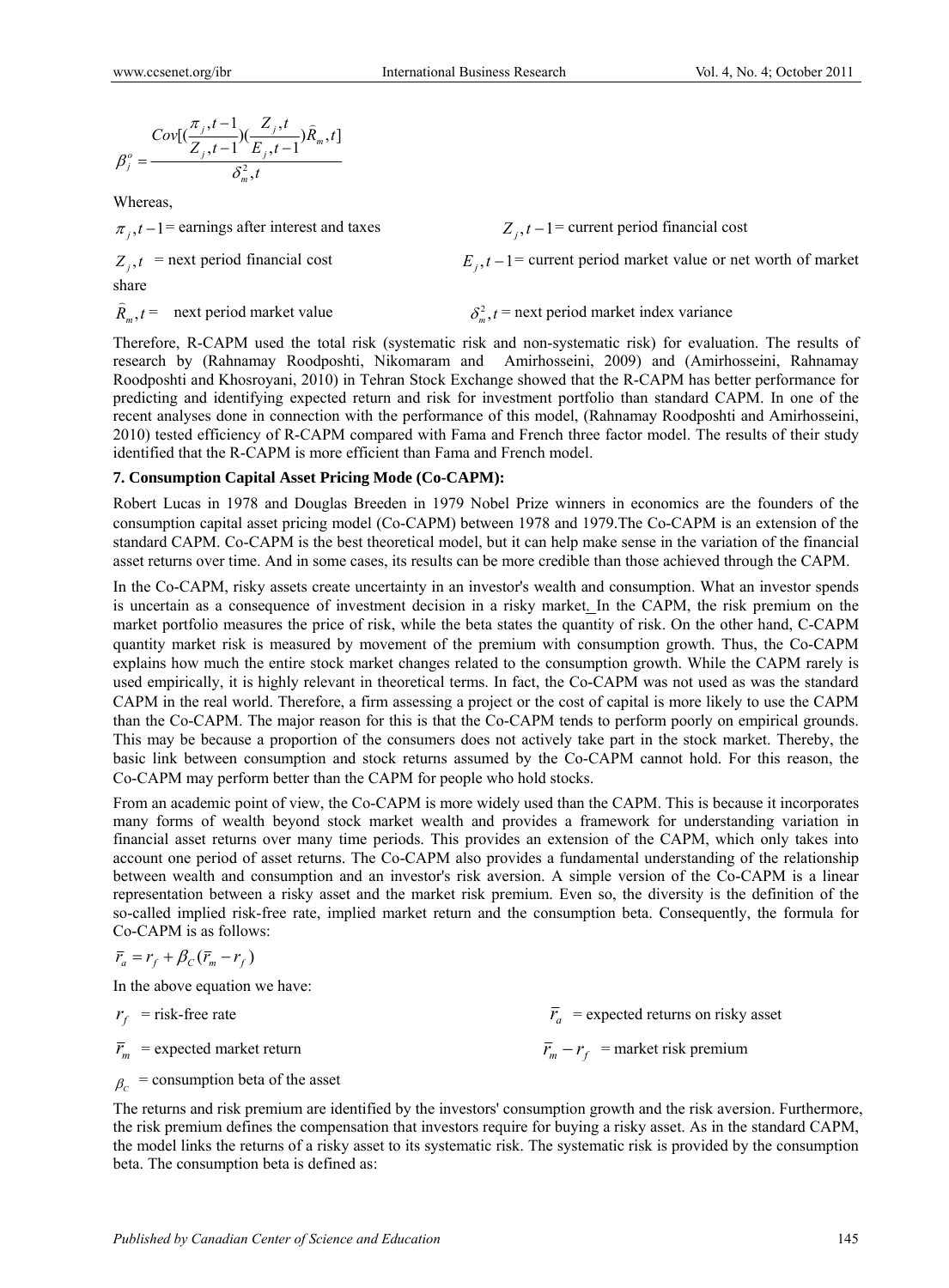$(\bar{r}_a, consumption, growth)$  $Cov(\bar{r}_a, consumption, growth)$  $\beta_c = \frac{\text{Cov}(r_a)}{\text{Cov}(\bar{r}_m)}$ 

 $(\bar{r}_m, consumption, growth)$  $Cov(\bar{r}_m, consumption,$ 

As it has been shown in Figure 5, higher consumption beta points to higher expected return on the risky asset.

Panopoulou and Kalyvitis in 2007 adopted a spectral approach to re-estimate the values of risk aversion over the frequency domain. Their findings indicate that a lower frequencies risk aversion falls substantially across countries; consequently, yielding in many cases reasonable values of the implied coefficient of risk aversion.

## **Reward Capital Asset Pricing Mode (Reward-BETA):**

Graham Bornholt in 2006 said that investors need a better methodology to estimate the expected stock returns in the stock market. In this regard, he suggested the use of the reward beta model as an alternative model for capital asset pricing model. Assumptions of this model are consistent with the arbitrage theory. He divided returns of stock into two parts, as follows:

1 - Expected stocks returns

2 - Unexpected stock returns

Thus, the reward beta model is as below:

 $E(r_i) = R_F + \beta [E(R_M) - R_F] + \beta r_i [R_M - E(R_m)]$ 

In this model, the reward beta of stock I, is calculated as follows:

$$
\beta_r = \frac{E(R_i) - R_f}{E(R_m) - R_f}
$$

In order to calculate reward beta for the predicting future return on stock, we should divide the average of the monthly stock risk premium of the previous period by the average of monthly market risk premium of the same period. The calculated beta is used for predicting return of stock for next period.

In the above equation,

 $E(R_i) - R_i$  = market risk premium for the period t

 $E(R_m) - R_f$  = difference between expected return for the period t and expected return for market.

 $\beta_r$  = reward beta

Bornholt ranked stocks available in New York Stock Exchange during 1963 to 2003 based on (Fama and French, 1992) methodology. The results of his study indicated that the reward beta is more efficient for predicting expected return of stocks than CAPM. (Rogers and Securato, 2007) repeated the study of Bornholt in The SaoPalo Stock Exchange from 1967 until 2006. They used similar methodology that Bornholt used. Results of their study also confirmed that the previous study shown superior performance for reward beta model than CAPM.

## **Behavioral Asset Pricing (BAP):**

Nowadays, the behavior of a person in a transaction is quite important. This point introduced the basis of behavioral finance. Hirshleifer in 2001 expressed that behavioral asset pricing paradigm is under development in the literature of behavioral finance. In the future, with more attention given to this type of financial literature, the capital asset pricing model will be replaced with BAP theory. Behavioral theory is focused on the definition of the behavior of investors in selecting investment units. It can also be a basis for determining proper performance. In particular, according to this theory investors make their portfolio of securities a layered pyramid. Therefore, the lower parts of this pyramid are designed for protecting poverty in investment protection for inclement conditions. Furthermore, the upper parts of the pyramid are designed for the potential of a favorable situation. Some investors fill the highest levels of the pyramid with a small number of diversified stocks in an investment portfolio, while the other investors are randomly choosing stocks without careful consideration of the layered pyramid. Investors always try to find the optimal solution for protecting their investment portfolio against losses. In this situation, the behavioral theory of capital asset pricing is formed. One of the main features in behavioral theory is reviewing investor perspective about the layered pyramid, not as individual investments but as whole layered sections in the pyramid for asset allocations. Whereby, sections intended for specific purposes join together in a situation where policies about accepting risk behavior among different sectors is possible; in part, with the aim of protecting against adverse market conditions. Thereby, investors have been protected against bankruptcy.

In a simple model of behavioral theory, investors divided their capital into two main sections. One section enables part of their investment to be protected against adverse conditions and the other section enables gaining maximum profit in favorable conditions. According to behavioral theory, investors divide their capital based on their goals and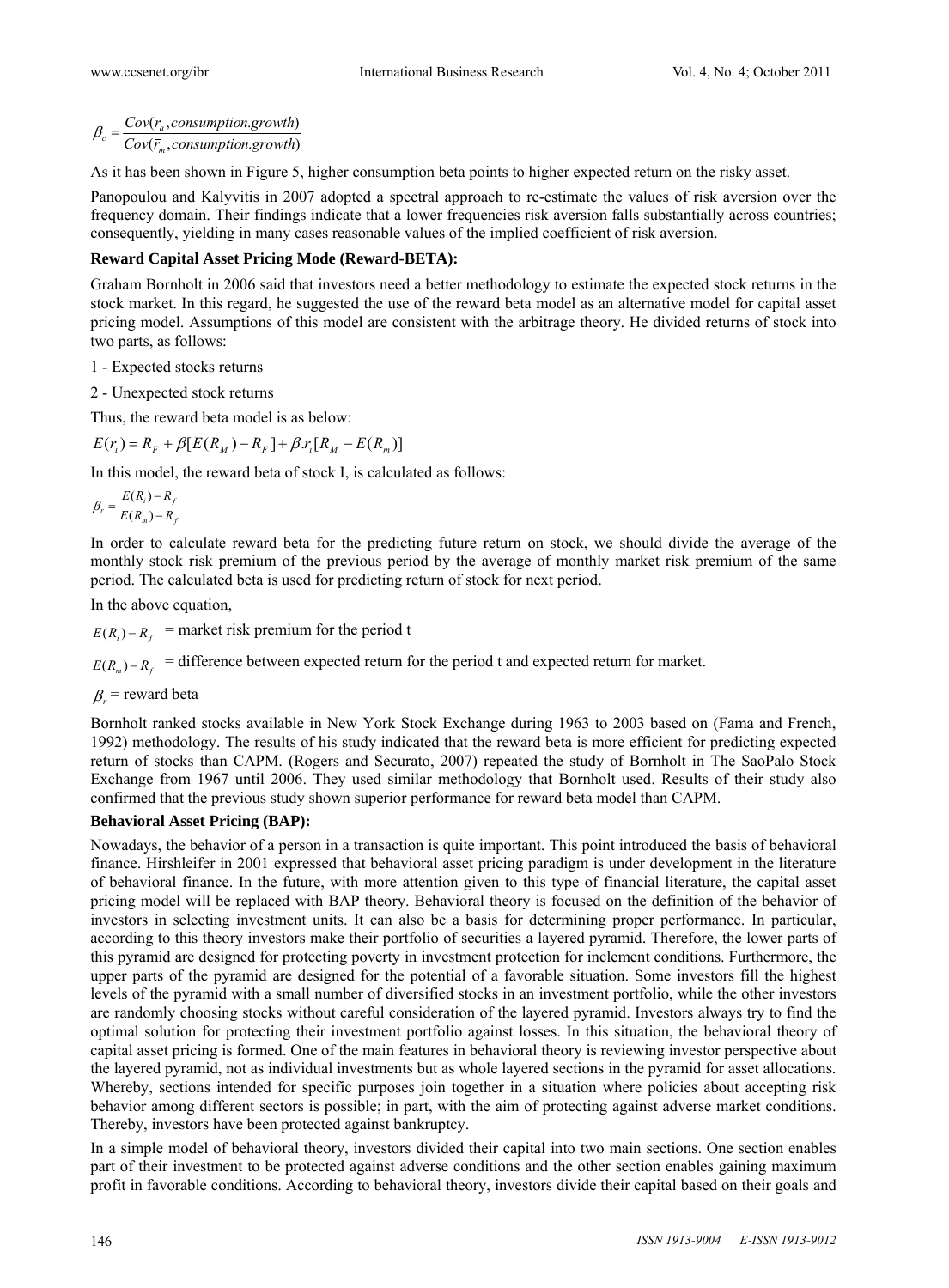aspirations of many investments into various sectors. For example, Phantom Company's investment pyramid for 2003 is shown in figure 6:

Statman, Fisher and Anginer in 2008 said stocks are like houses, cars, watches and most other products exude affect, good or bad, beautiful or ugly and admired or despised. Effect plays a role in pricing models of houses, cars and watches; however, according to the standard financial theory effect plays no role in pricing of financial assets. They outlined a behavioral capital asset pricing model where expected returns are high when both objective risk and *subjective* risk is high. High subjective risk comes with negative effect. Investors prefer stocks with positive effect, and their preference boosts the prices of such stocks and depresses their returns. Moreover, Adam Szyszka in 2008 presented the Generalized Behavioral Model (GBM) that describes how asset prices may be influenced by various behavioral heuristics and how the prices may deviate from fundamental values due to investors' irrational behavior. The model distinguishes three behavioral variables that are linked to errors in understanding and transforming information signals, problems with representativeness, and unstable preferences. The ultimate scale of behavioral mispricing depends on a measure  $A$  – the ability of the market for self-correction. The discussion on factors influencing each of the model's variables is presented and illustrated with examples. The model is capable of explaining a vast array of market anomalies, including market under and overreaction, continuations and reversals of stock returns (momentum & contrarian strategies), high volatility puzzle, small size and book-to-market effects, calendar abnormities, and others. Concluding remarks include discussion on the model's advantages and limitations, as well as potential directions for future development and research.

#### **Summarization:**

Table 2 lists each capital asset pricing model, their researchers, challenging economical variables, and in the last column a brief summary note regarding each model presented in this paper. Each model was extensively discussed, evaluated, analyzed and criticized by financial critics throughout the paper. In addition, various models were examined by many reputable economist and experts in financial firms and researched by university professors from 1970 - 2010.

## **Conclusion:**

Choosing a capital assets pricing model would be successful if we could forecast all variables that may have direct or indirect effect on our portfolio investment. We mentioned in this paper many different risks such as: downside risk, financial risk, liquidity risk, and inter-temporal risk. Any of these particular risks could be forecasted prior to an investment. The outcome of any capital assets pricing model would be risk free with maximum return.

It is vitally important that investors be aware of present financial market conditions before choosing an appropriate model. Recently, researchers are recommending the Behavioral Assets Pricing (BAP) model. Although, we should point out this model's theory is still in the developing stage.

To conclude, it is recommended mean while; since, the BAP model is currently in the developing theoretical stage. Investment analysts and investors should thoroughly study, analyze and examine all aspect of behavioral factors that exist and play a role in this model's theory before making investments.

## **References**

Acharya,V.,Pedersen,L. (2005). Asset pricing with liquidity risk, *Journal of Financial Economics, forthcoming*.2(77):375–410. http://dx.doi.org/10.1016/S1386-4181(01)00024-6

Adams,Michael,Mullins,Terry,Thornton,Barry,(2007).Pedagogical Strategies For Incorporating Behavioral Finance Concepts In Investment Courses, *Journal of College Teaching & Learning*, 4(3):21-32.

Adrian,Tobias,Franzoni,Francesco A.(2009).Learning about beta: Time-varying factor loadings, expected returns, and the conditional CAPM,Federal Reserve Bank of New York in its series Staff Reports with number 193.

Amihud Y. (2002).Illiquidity and stock returns: cross-section and time –series effects, *Journal of Financial Markets*, 5:31-56. http://dx.doi.org/10.1016/S1386-4181(01)00024-6

Amihud, Y,Mendelson, H.(1989). The Effects of Beta, Bid-Ask Spread, Residual Risk, and Size on Stock Returns, the *Journal of Finance*, 44(2):479-486. http://dx.doi.org/10.2307/2328600

Amirhosseini, Zahra, Rahnamay Roodposhti, Fraydoon, Khosroyani, Mostafa.(2010). A Comparison Between R-CAPM and FAMA and FRENCH'S Models in Predicting Tehran Stock Exchange, Academic and Business Research Institute, OC10004/06: 1-9.

Amirhosseini, Zahra, Roodposhti, Fraydoon, Nikomaram, Hashem,(2008) Managing A Firm's Systematic Risk through Sales Variability Minimization- A Test of Three Competing Techniques.

Bali, Turan, Engle,Robert F.(2009). Investigating ICAPM with Dynamic Conditional Correlations, New York University Stern School of Business, 44 West Fourth Street, Suite 9-62, New York, NY 10012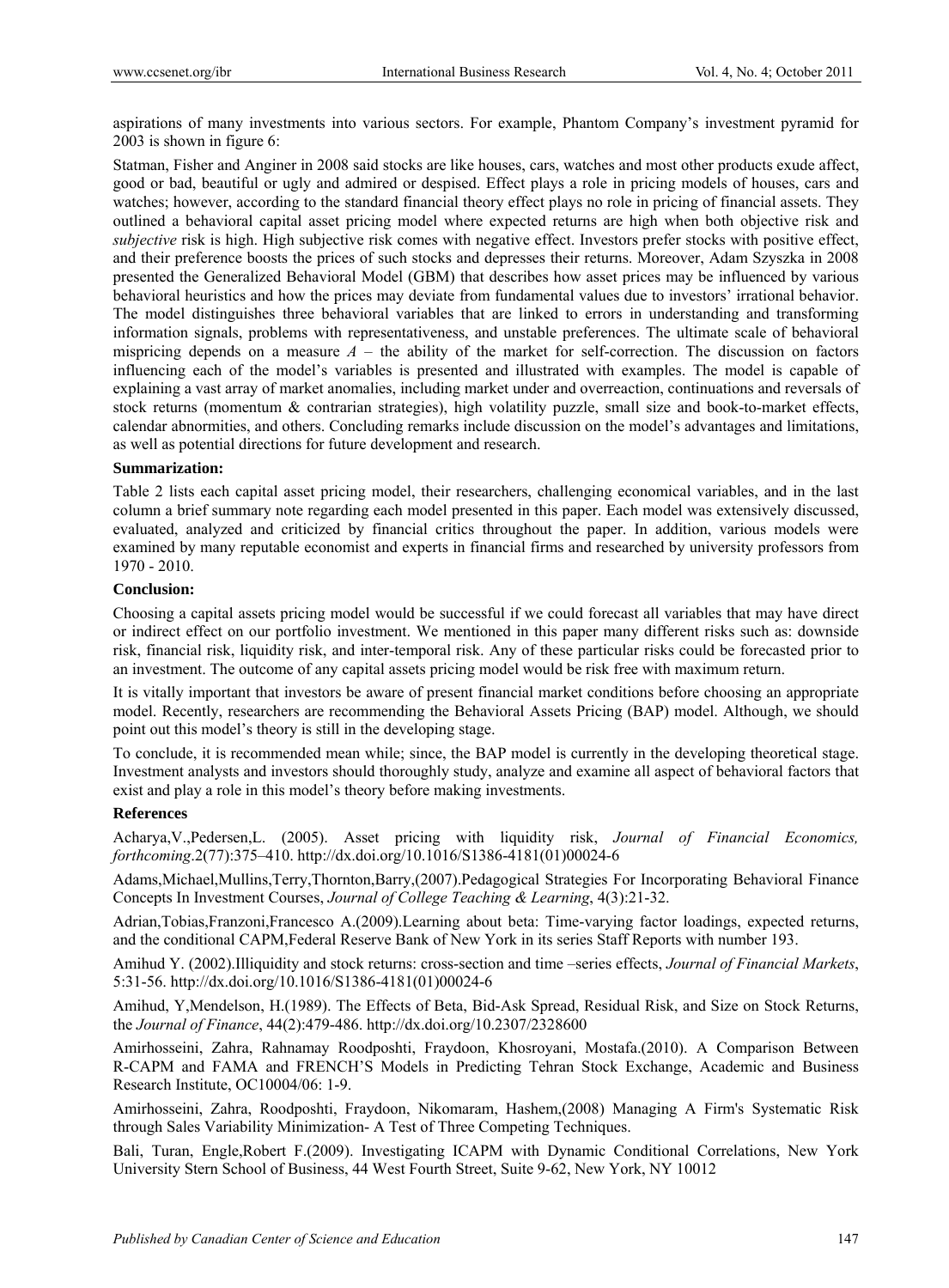Bali,Turan G.,Engleb,Robert F,(2007). Investigating ICAPM with Dynamic Conditional Correlations,NYU,Working Paper No. FIN-07-051.

10. Banz, R. W. (1981). The Relationship Between Return And Market Value Of Common Stocks, *Journal Of Financial Economics,* 9: 3-18. http://dx.doi.org/10.1016/0304-405X(81)90018-0

Basu,S.(1983). The Relationship Between Earnings Yield, Market Value, And Return For NYSE Common Stocks: Further Evidence. *Journal Of Financial Economics,* 12:129-156. http://dx.doi.org/10.1016/0304-405X(83)90031-4

Bawa, Vijay, and Eric Lindenberg (1977). Capital Market Equilibrium in a Mean-Lower Partial Moment Framework., Journal of Financial Economics, 5:189-200. http://dx.doi.org/10.1016/0304-405X(77)90017-4

Bhandari, L.C.(1988). Debt/Equity Ratio And Expected Common Stock Returns: Empirical Evidence. Journal Of Finance, 43: 507-528. http://dx.doi.org/10.2307/2328473

Black, Fischer, Michael C. Jensen and Myron Scholes. (1972). The Capital Asset Pricing Model: Some Empirical Tests, in *Studies in the Theory of Capital Markets*. Michael C. Jensen, ed. New York: Praeger: 79–121.

Bornholt,Graham,(2006). Extending the CAPM: the Reward Beta Approach, *Accounting & Finance,*7(1):69-83.

Breeden,D,(1979). An Intertemporal Asset Pricing Model with Stochastic Consumption and Investment Opportunities, *Journal of Financial Economics,*55(1):117-142.

Brigham, Eugene F. (1995). Fundamentals of Financial Management

Chan, L.K., Hamao, Y. & Lakonishok, J. (1991). Fundamentals and Stock Returns in Japan, *Journal of Finance*, 46: 1739-1789. http://dx.doi.org/10.2307/2328571

Chang,Jow-ran,Hung, Mao-wei, Lee,Cheng-few.(2003).An Intertemporal CAPM Approach to Evaluate Mutual Fund Performance, *Review of Quantitative Finance and Accounting,* 20(4):415-433, DOI: 10.1023/A:1024076518110.

Cheremushkin, Sergei Vasilievich,(2009). Why D-CAPM is a big mistake? The incorrectness of the cosemivariance statistics, Chair of Public and Local Administration, Economic Department of the Mordovian State University, Russia.

Chopra,N.,J.,Lakonishok,and J. Ritter,(1992). Measuring Abnormal Performance: Do Stocks Overreact?, *Journal of Financial Economics,* 31: 235-268. http://dx.doi.org/10.1016/0304-405X(92)90005-I

Chyi Lin Lee, Jon Robinson and Richard Reed.(2006) An Exploration of the Relationship between Size and Risk in a Downside Risk Framework Applied to Malaysian Property Shares, Pacific Rim Real Estate Society (Press) Conference., 12th Pacific Rim Real Estate Society Conference 22-25.

 Cwynar, Wiktor, Kazmierkiewicz, Piotr. (2010). Is D-CAPM superior to CAPM when assessing investment risk on the Polish stock market?, Working Paper Series,SSRN Id.1550684.

Dastgir M., Ahmadina H. and Daghani R. (2011). *Fund managemant: performance evaluation analysis*, tehran stock exchange publication, volume one, in pressing

Dechow, P. M. and I. D. Dichev. (2002). The quality of accruals and earnings: The role of accrual estimation errors, *The Accounting Review*, 77(Supplement):35-59. http://dx.doi.org/10.2308/accr.2002.77.s-1.35

Estrada, Javier. (2007). Mean-semivariance behavior: Downside risk and capital asset pricing, *International Review of Economics Finance*, 16(2):169-185, http://dx.doi.org/10.1016/j.iref. 2005.03.003

Estrada,J.(2002). Systematic Risk in Emerging Markets: The D-CAPM, Emerging Market Review, 3: 365-379. http://dx.doi.org/10.1016/S1566-0141(02)00042-0

Fama, Eugene F. and Kenneth R. French.(1992). The Cross-Section of Expected Stock Returns, Journal of Finance. 47(2): 427–65. http://dx.doi.org/10.2307/2329112

Filho, Elmo Tambosi, Garcia, Fabio Gallo, Imoniana, Joshua Onome. (2009). Empirical Test of Conditional Capm Using Expected Returns of Brazilian, Argentinean, German and United States of American Portfolio, Corporate Ownership & Control, 7(2): 269-279.

Galagedera, Don U.A. (2006). An alternative perspective on the relationship between downside beta and CAPM beta, Emerging Markets Review, 8(1):4-19. http://dx.doi.org/10.1016/j.ememar.2006.09.010

Garcia, Rene, Renault, Eric, Semenov, Andrei. (2005). A Consumption CAPM with a Reference Level,Universite de Montreal,Working Paper 1 Jan-2005.

Grandes, Martin, Panigo, Demian, Pasquini, Ricardo. (2006). The Cost of Equity beyond CAPM: Evidence from Latin American Stocks (1986-2004), Center for Financial Stability, Working Paper No18.

Griffin, H. F. and Dugan, M. T. (2003), Systematic Risk and Revenue Volatility. *Journal of Financial Research*, 26: 179–189. doi: 10.1111/1475-6803.00053. http://dx.doi.org/10.1111/1475-6803.00053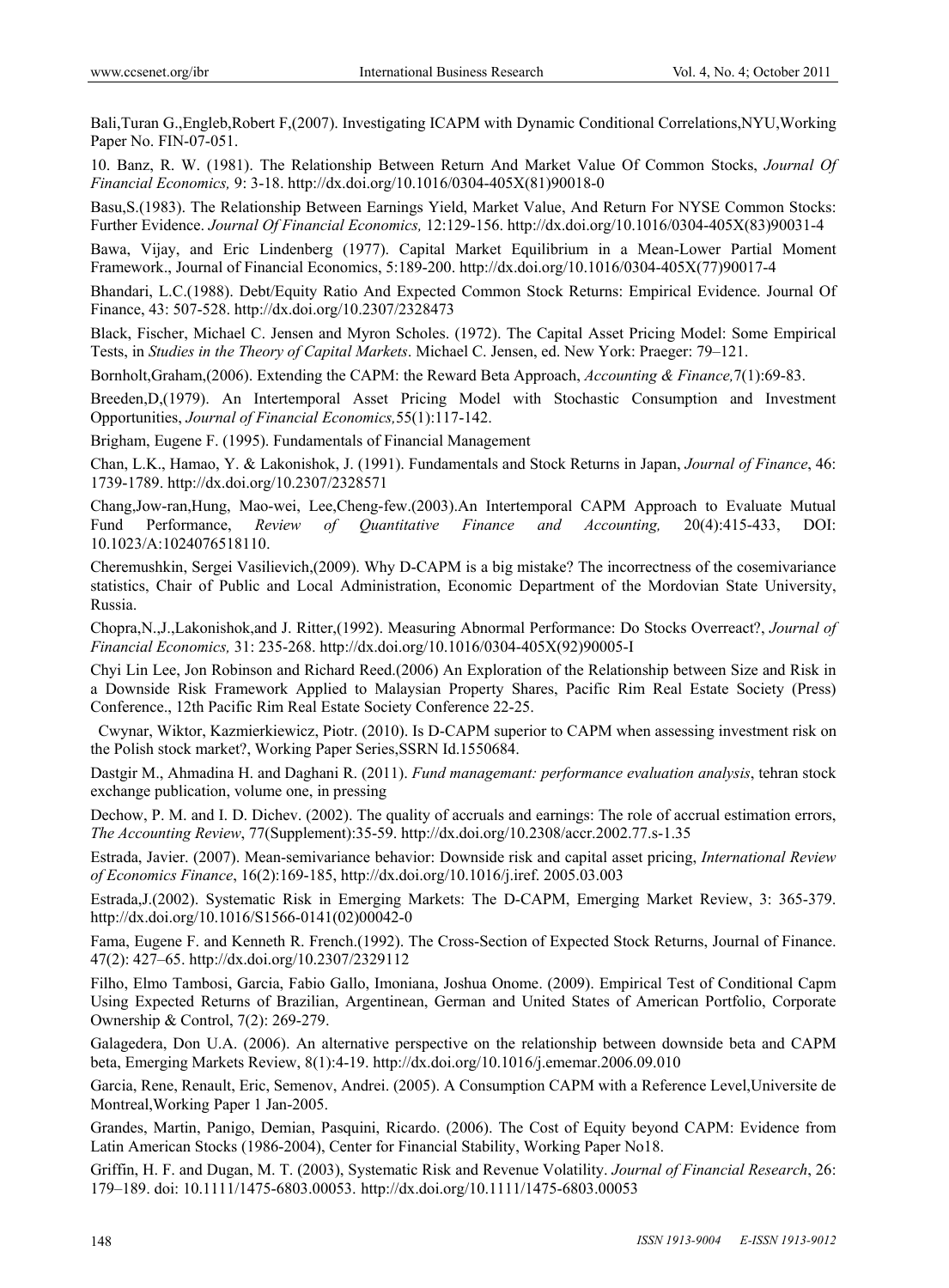Guermat, Cherif, Freeman, Mark C. (2010). A net beta test of asset pricing models, *International Review of Financial Analysis,*19(1):1-9. http://dx.doi.org/10.1016/j.irfa.2009.09.008

Gunnlaugsson,Stefán B.(2007). A Test of The Capm on The Iclandic Stock Market, Lex et Scientia, 14(1): 193-199.

Hansen, Lars P., Richard, Scott. (1987). The role of conditioning information in deducing testable restrictions implied by asset pricing models, *Econometrica* 50:1269-1286. http://dx.doi.org/10.2307/1911873

Harlow,Van,Rao,Ramesh.(1989). Asset Pricing in a Generalized Mean-Lower Partial Moment Framework: Theory and Evidence, *Journal of Financial and Quantitative Analysis,* 24: 285-311.

Hawawini, G.,Viallet,C.,(1999). Finance for Executives (South Western College,Cincinnati, OH)

Hirshleifer,D. (2001): Investor Psychology and Asset Pricing. *The Journal of Finance*, LVI (4):1533-1597. http://dx.doi.org/10.1111/0022-1082.00379

40. Hogan, William, and James Warren, (1972).Computation of the Efficient Boundary in the E-S Portfolio Selection Model. *Journal of Financial and Quantitative Analysis,* 7:1881-1896. http://dx.doi.org/10.2307/2329623

Hogan,William,Warren,James.(1974). Toward the Development of an Equilibrium Capital-Market Model Based on Semivariance, *Journal of Financial and Quantitative Analysis,* 9: 1-11. http://dx.doi.org/10.2307/2329964

Holmstrom, B., Tirole, J. (2000). LAPM: a liquidity-based asset pricing model, *Journal of Finance,* 56: 1837–1867. http://dx.doi.org/10.1111/0022-1082.00391

Iqbal,Javed, Brooks, Robert.(2006).Alternative beta risk estimators and asset pricing tests in emerging markets: The case of Pakistan, *Journal of Multinational Financial Management,* 17(1):75-93. http://dx.doi.org/10.1016/j.mulfin.2006.04.001

Kent D. Daniel, David Hirshleifer and Avanidhar Subrahmanyam (2001),'Overconfidence, Arbitrage, and Equilibrium Asset Pricing,', *Journal of Finance,* 56(3): 921-965. http://dx.doi.org/10.1111/0022-1082.00350

Kumar, Praveen, Sorescu, Sorin M., Boehme, Rodney D., Danielsen,Bartley R., (2008). Estimation Risk, Information, and the Conditional Capm: Theory and Evidence, *Review of Financial Studies,* 21(3): 1037-1075. http://dx.doi.org/10.1093/rfs/hhn016

Lee, Cheng-Few, Tsai, Chiung-Min, C. Lee, Alice, (2009). A dynamic Capm with supply effect: Theory and empirical results, *The Quarterly Review of Economics and Finance,* 49(3):811-828. http://dx.doi.org/10.1016/j.qref.2009.01.001

Levy, R.A. (1974). Beta Coefficients as Predictors of Returns, Financial Analysts Journal, January-February:61-69. http://dx.doi.org/10.2469/faj.v30.n1.61

Lewellen, Jonathan, Nagel, Stefan, (2006). The conditional Capm does not explain asset-pricing anomalies, Journal of Financial Economics, 82(2):289-314. http://dx.doi.org/10.1016/j.jfineco.2005.05.012

Lo, Andrew W, Wang, Jiang, (2006). Trading Volume: Implications of an Intertemporal Capital Asset Pricing Model, *Journal of Finance*, 61(6):2805-2840. http://dx.doi.org/10.1111/j.1540-6261.2006.01005.x

Lustig, H. (2001). The market price of aggregate risk and the wealth distribution, Unpublished working paper, Stanford University.

Maio, Paulo. (2008). Intertemporal CAPM with bond risk premia,Faculty of Business Administration, Bilkent University, Ankara 06800, Turkey, Working Paper 2008-03.

Mandelbrot, B., and Hudson, R. L. (2004). The (Mis) Behavior of Markets: A ractal View of Risk, Ruin, and Reward. London: Profile Books.

Marcato Gianluca. (2005) CAPM, liquidity and real estate performances,, CASS Business School (City University), Faculty of Finance, Real Estate Finance and Investment Group., working paper.

Merton, Robert C. (1973). Theory of Rational Option Pricing. *Bell Journal of Economics and Management Science* (The RAND Corporation), 4(1):141–183, http://dx.doi.org/10.2307/3003143

Minovic, Jelena Z.,Zivkovic, Boško R.,(2010). Open Issues in Testing Liquidity in Frontier Financial Markets: The Case of Serbia, *Economic Annals*, LV(185):33-62, http://dx.doi.org/10.2298/EKA1085033M

Monnin,Pierre. (2007).Fundamental Stock Price with Consumption CAPM and Money Illusion: An International Comparison, National Centre of Competence in Research Financial Valuation and Risk Management, Working Paper No. 394.

Myer F.C.N. and Webb J.R. (1994). Retail stocks, retail REITs and retail real estate, *Journal of Real Estate Research,* 9:65–84.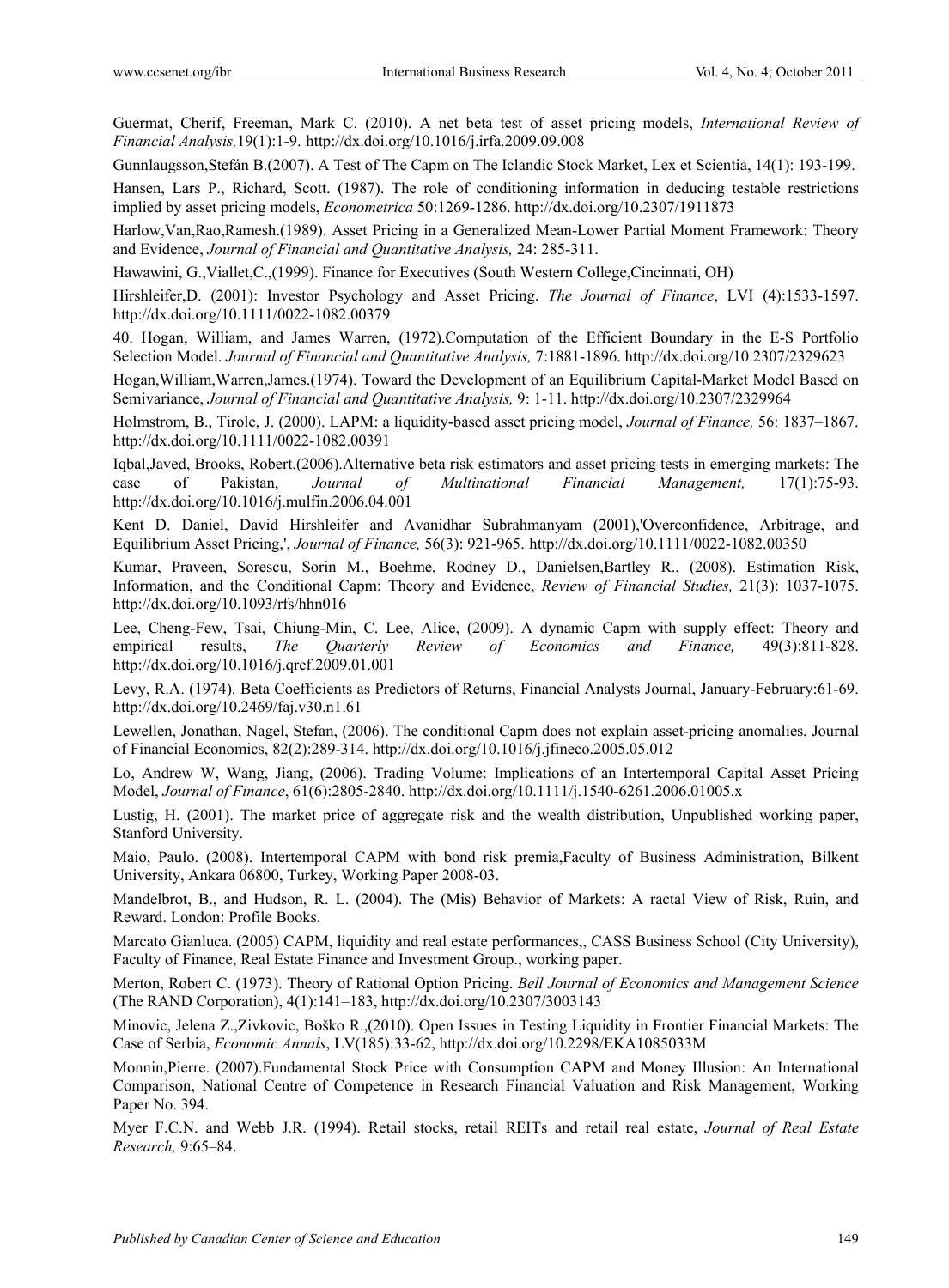Nikoomaram, Hashem. (2010). Comparative analysis of sensitivity coefficient using traditional beta of Capm and downside beta of D-Capm in automobile manufacturing companies, *African Journal of Business Management*, 4(15):3289-3295.

Ostermark,Ralf.(1993). Portfolio Efficiency of a Dynamic Capital Asset Pricing Model Empirical Evidence on Finnish and Swedish Stock Data, ikbo Akademi University, Department of Business Administration, Henriksgatan, Finland.

Palandri, Alessandro. (2009). The Effects of Interest Rate Movements on Assets' Conditional Second Moments, School of Economics and Management Aarhus University, Creates Research Paper 2009-32.

Panopoulou, Ekaterini, Kalyvitis, Sarantis. (2007). Measuring Risk Aversion across Countries from the Consumption-CAPM: A Spectral Approach, Department of Statistics and Insurance Science, University of Piraeus, Working Paper 2007.

Pastor, Lubos, Stambaugh, Robert F., (2003). Liquidity Risk and Expected Stock Returns, Journal of Political Economy, 111(3):642-684. http://dx.doi.org/10.1086/374184

Qin, Yan, Parry, Econ. Discount Rates for Energy Investments: A Capm-approach, Preliminary draft, This project is a research project headed by Econ Parry, in cooperation with ENOVA, Møreforsking, Statnett, Statoil Hydro, Senter for statlig økonomistyring (SSØ) and Resources for the Future (USA). It is part of the RENERGI (Clean Energy for the Future) Program funded by the Norwegian Research Council.

Qin, Yan, Pöyry, Econ. (2007). Discount Rates for Energy Investments A CAPM-approach, a research project headed by Econ Pöyry, in cooperation with ENOVA, Møreforsking, Statnett, StatoilHydro, Senter for statlig økonomistyring (SSØ) and Resources for the Future (USA). It is part of the RENERGI (Clean Energy For the Future) Program funded by the Norwegian Research Council:1-21.

Rahnamay Roodposhti, Fraydoon, Amirhosseini, Zahra. (2010). Revised capital assets pricing model: an improved model for forecasting risk and return. *Journal of Finance and Accountancy*,Id09355:1-9.

Rahnamay Roodposhti, Fraydoon, Nikomaram, Hashem, Amirhosseini, Zahra. (2009). Managing A Firm's Systematic Risk Through Sales Variability Minimization- A Test of Three Competing Techniques, *Global Economy & Finance Journal*,2(2):63-74.

Reilly, F.K., Brown, K.C. (2000). *Investment Analysis and Portfolio Management,* 6th edition, The Dryden Press, Harcourt College Publishers, New York.

Rogers, Pablo, Securato, José Roberto. (2007). Reward Beta Approach: A Review, Dept. of Accounting, Finance and Economics, Griffith University, Working Paper, SSRN Id. 1019845.

Rogers, Pablo, Securato, José Roberto. (2009). Comparative Study on the Brazilian Market of the Capital Asset Pricing Model Capm Fama and French 3factors Model and Reward Beta Approach English, Associacao Nacional de Pos-Graduacao e Pesquisa em Administracao (ANPAD), 3(1): 159-179.

Roll, R. (1977). A Critique of the Asset Pricing Theory's Tests: Part I, *Journal of Financial Economics*, 4: 129-176.

Rosenberg, B., Reid, K., and Lanstein, R. (1985). Persuasive Evidence of Market Inefficiency, *Journal of Portfolio Management*, 11: 9-17. http://dx.doi.org/10.3905/jpm.1985.409007

Rossi,Eduardo,Santucci de Magistris,Paolo. (2009). A No Arbitrage Fractional Co integration Analysis of the Range Based Volatility, School of Economics and Management Aarhus University, Denmark.

Shanken, J. (1987).Multivariate proxies and asset-pricing relations: Living with the Roll critique, *Journal of Financial Economics,*18: 91-110. http://dx.doi.org/10.1016/0304-405X(87)90062-6

Soltani, Ahmad-Khalife, Eslamizadeh, Omid, Nooryan, Saeid. (2010). Capital Asset Pricing Model & Adjusted Capital Asset Pricing Model, Working Paper Series, SSRN Id.1577006.

Statman, Meir, Fisher, Kenneth L., Anginer, Deniz. (2008). Affect in a behavioral asset pricing model, Working Paper Series, SSRN Id.1094070

Statman,Meir. (2003).Behavioral Portfolios: Hope for Riches and Protection from Poverty,PRC WP 2003-9,Pension Research Council Working Paper:1-24.

Stattman, D.(1980). Book Values and Stock Returns. The Chicago MBA: A Journal of Selected Papers, 4: 25-45.

Szyszka,Adam. (2009). Generalized Behavioral Asset Pricing Model, *IFCAI Journal of Behavioral Finance* - Hyderabad: ICFAI University Press,VI(1):7-25.:7-25.

Xu-song, XU, Cheng-qi, HOU. (2008). Capital Asset Pricing Model with Generalized Elliptical Distribution, Systems Engineering, *Theory and Practice*,28(1):17-23.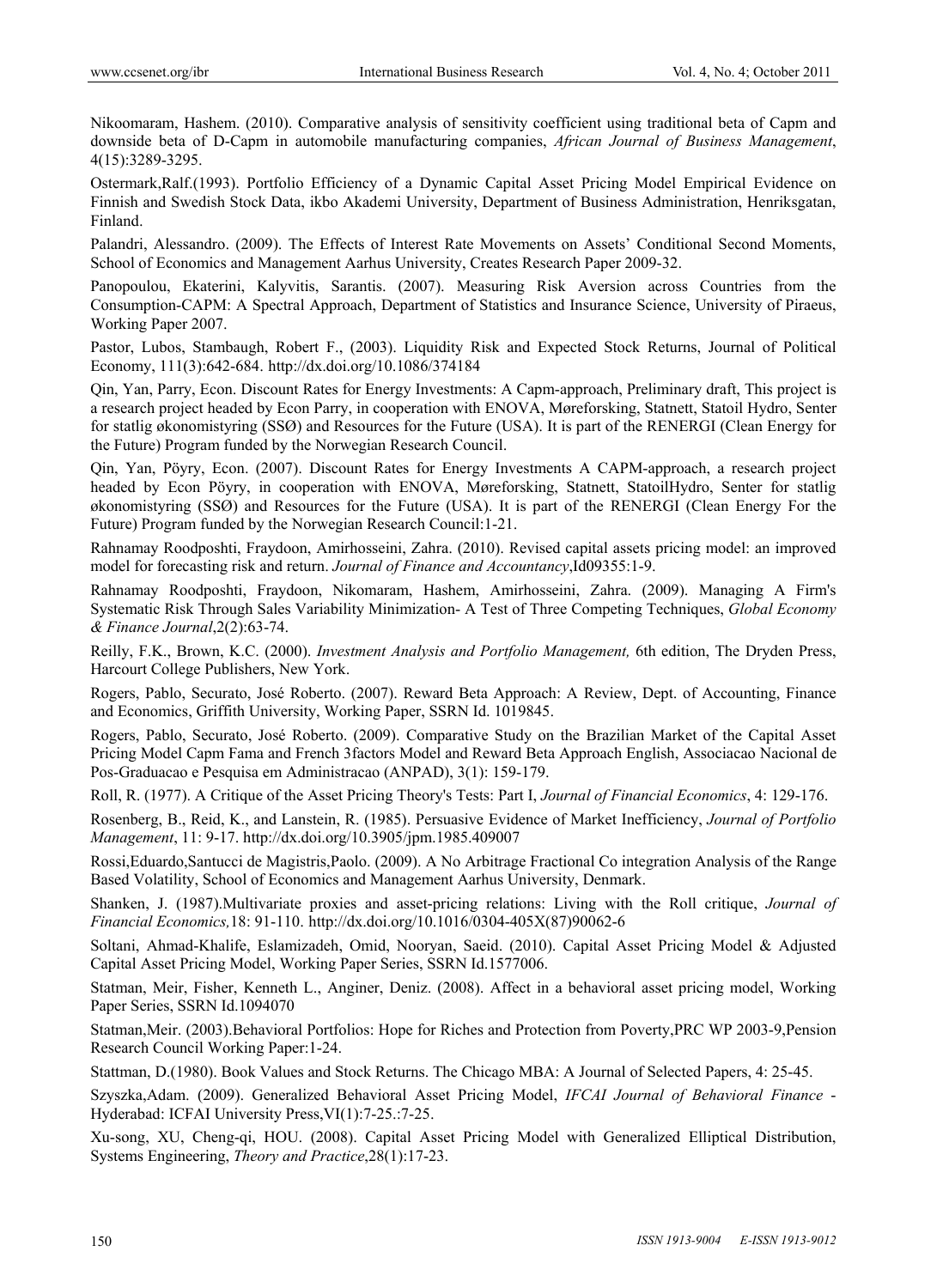| Table 1. Criticism on the capital asset pricing model |  |  |  |
|-------------------------------------------------------|--|--|--|
|                                                       |  |  |  |

| Researchers/Year                                          | <b>Studied Variable</b>                                          | <b>Effect Mode</b>                                                                                                                                                          |
|-----------------------------------------------------------|------------------------------------------------------------------|-----------------------------------------------------------------------------------------------------------------------------------------------------------------------------|
| Fama and French (1992)<br>Dechow and Dichev<br>(2002)     | Non-normal returns                                               | Non-normal returns are considered as compensates for risk.                                                                                                                  |
| Chopra, Lakonishok and<br>Ritter (1992)                   | Differences in systematic risk                                   | They identified that differences in systematic risks $(\beta)$ are not sufficient to<br>justify CAPM.                                                                       |
| Chan, Hamao and<br>Lakonishok (1991)                      | Book value to market value                                       | They realized that critiques of CAPM were not true.                                                                                                                         |
| Banz (1981)                                               | Size                                                             | Average return of portfolio that is composed of small size company stocks, is<br>greater than Average return of portfolio that is composed of large size<br>company stocks. |
| Stattman (1980)<br>Rosenberg, Reid and<br>Lanstein (1985) | book value to market value ratio                                 | Average stock market returns in USA have a positive relationship with the<br>book value to the market value ratio.                                                          |
| Ball (1978)<br>Basu (1977,1983)                           | Profit on Price ratio                                            | It is expected that stock will have a higher profit on price ratio, creating more<br>expected return.                                                                       |
| Bhandari (1988)                                           | <b>Financial Leverage</b>                                        | There is a positive relation between average stock returns and financial<br>leverage.                                                                                       |
| Shanken (1987)                                            | Evaluating efficiency of market<br>in curves of minimal variance | Based on the sub-sets test that they have the minimum variance and<br>correlation coefficients between yields.                                                              |
| Roll (1977)                                               | Critique empirical test of the<br>capital Asset Pricing models   | He showed that there is a serious doubt in regard to CAPM.<br>CAPM tests are under a direction, and little evidence has confirmed the<br>efficiency of CAPM.                |

## Table 2. Summarizes the discussions presented in this article

| Model /<br>Theory       | Researchers                                                                                                                       | Variables                                                                                                                                                                   | Note                                                                                                                                                                                                                                            |
|-------------------------|-----------------------------------------------------------------------------------------------------------------------------------|-----------------------------------------------------------------------------------------------------------------------------------------------------------------------------|-------------------------------------------------------------------------------------------------------------------------------------------------------------------------------------------------------------------------------------------------|
| Standard<br><b>CAPM</b> | William Sharp(1969)                                                                                                               | Beta, Risk-free Rate of Return, Risk,<br>Market Return                                                                                                                      | This model is based on 10 hypotheses which<br>emphasis on symmetric market and the existence<br>of information in market.                                                                                                                       |
| D-CAPM                  | Haugen & Warren(1974), Bawa<br>&Lindenberg (1977), Harlow<br>&Rao(1989), Strada(2002)<br>Nikoomaram (2010)                        | Semi-variance criterion and Beta in an<br>undesirable situation which is based on<br>semi-variance                                                                          | This model can be used when the distribution of<br>return is lower or upper than the symmetric level                                                                                                                                            |
| A-CAPM                  | Amihud & Mendelson (1989), Pastor<br>& Stambaugh (2003). Acharya &<br>Pedersen (2005)                                             | Liquidity risk in estimating investors'<br>Beta                                                                                                                             | Liquidity risk of securities and liquidity risk of<br>return are considered in this model                                                                                                                                                       |
| <b>C-CAPM</b>           | Hansen & Richard (1987)<br>Filho, Garcia and Imoniana (2009)                                                                      | Beta is explained based on the division<br>of market variance by share and market<br>return covariance                                                                      | This model expresses that investors don't share the<br>same expectations because of the changes in<br>market situation                                                                                                                          |
| <b>R-CAPM</b>           | Hawawini & Viallet (1999)<br>Roodposhti, Nikomaram &<br>Amirhosseini (2009)<br>Amirhosseini, Roodposhti and<br>Khosroyani, (2010) | Estimation of Beta of the revised model<br>of capital assets which is related to<br>operational Financial and economical<br>leverage,                                       | Attention is paid to financial, operational and<br>economical risk                                                                                                                                                                              |
| $Co-CAPM$               | Iqbal and Brooks ,(2006)<br>Panopoulou and Kalyvitis (2007)                                                                       | Beta is explained based on the growth in<br>inventors' consumption and growing<br>consumption in market                                                                     | The extensive amount of consumption Beta shows<br>the increased amount of return in risky assets                                                                                                                                                |
| Reward-BETA             | Galagedera (2006).<br>Rogers and Securato (2009)                                                                                  | Return is divided to two parts: expected<br>and unexpected return of shares                                                                                                 | For estimating return Beta, mean of monthly beta<br>of the share in the last period is divided by mean of<br>Beta of market in the current period and this return<br>Beta is used for forecasting the return of the share<br>in the next period |
| <b>BPT</b>              | Hirshleifer, (2001)<br>Statman, Fisher and Anginer (2008)<br>Adam Szyszka (2008)                                                  | Explaining the behavior of investors in<br>choosing investing units is emphasized.<br>Moreover, it can be considered as a<br>basis for detecting a suitable<br>performance. | Investors form their basket of securities as layers<br>in a pyramid                                                                                                                                                                             |